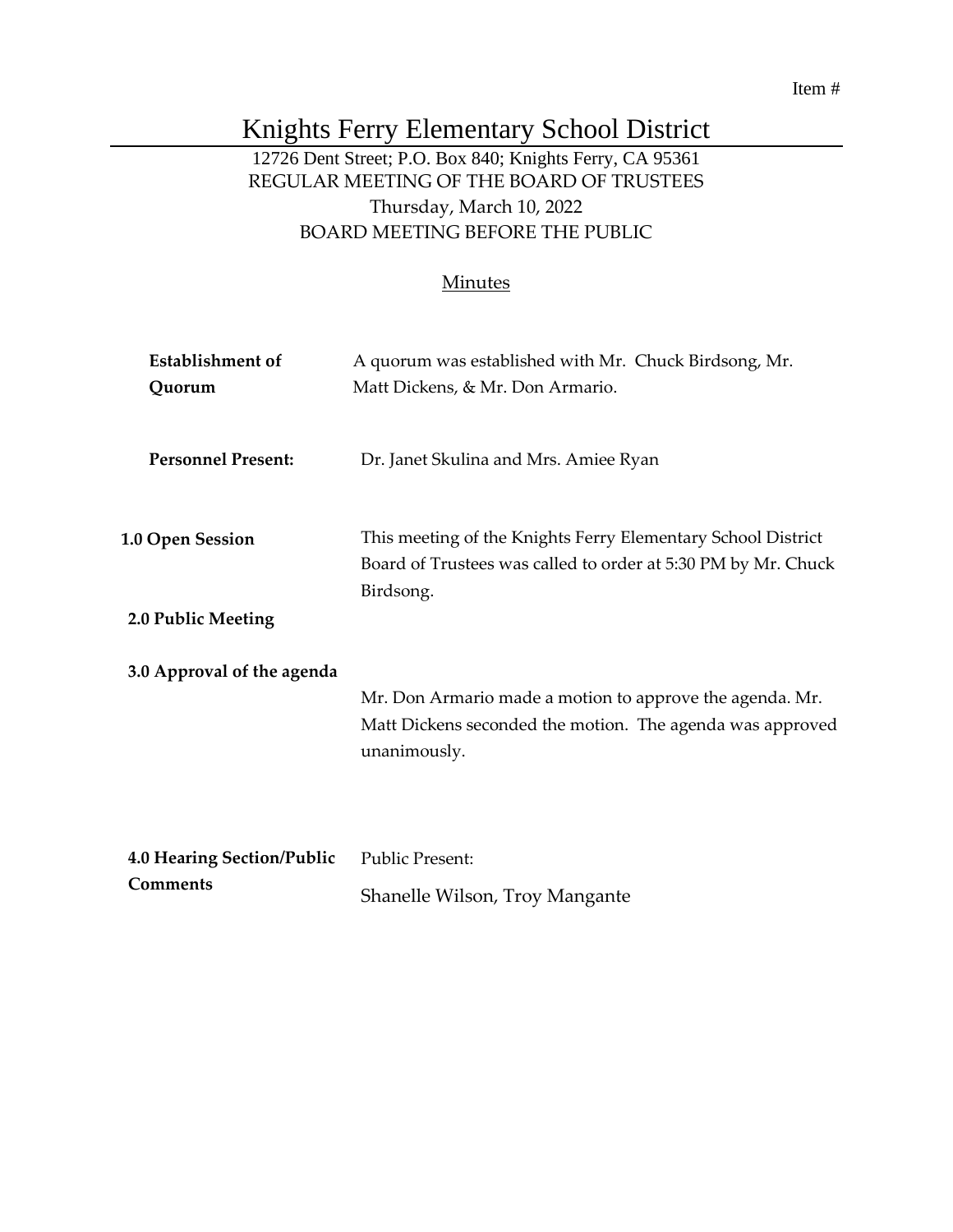#### **5.0 Consent Agenda**

| Mr. Don Armario made a motion to approve the Consent     |
|----------------------------------------------------------|
| agenda. Mr. Matt Dickens seconded the motion. The agenda |
| was approved unanimously.                                |
|                                                          |

# **6.0 Discussion Items 6.1 Extended Learning Opportunity Plan**

The state is requiring school districts to create an Extended Learning Opportunity (ELOP). The state is giving a minimum of \$50,000, the amount which KFS is receiving, to all schools. This would be for a before and after school program.

#### **7.0 Action Items**

| 7.1 Second Interim Budget |                                                           |
|---------------------------|-----------------------------------------------------------|
| Report                    | Dr. J reviewed the Second Interim budget with the board   |
|                           | and the public. We have a lot of one time funds. Our      |
|                           | district enrollment is at 136 and we will probably be the |
|                           | same next year. Mr. Chuck Birdsong made a motion to       |
|                           | approve the Second Interim Budget report. Mr. Matt        |
|                           | Dickens Seconded the motion. Motion Approved.             |
|                           | Ayes- CB, MD, DA                                          |
|                           | $No-0$                                                    |
|                           | Absent $-0$                                               |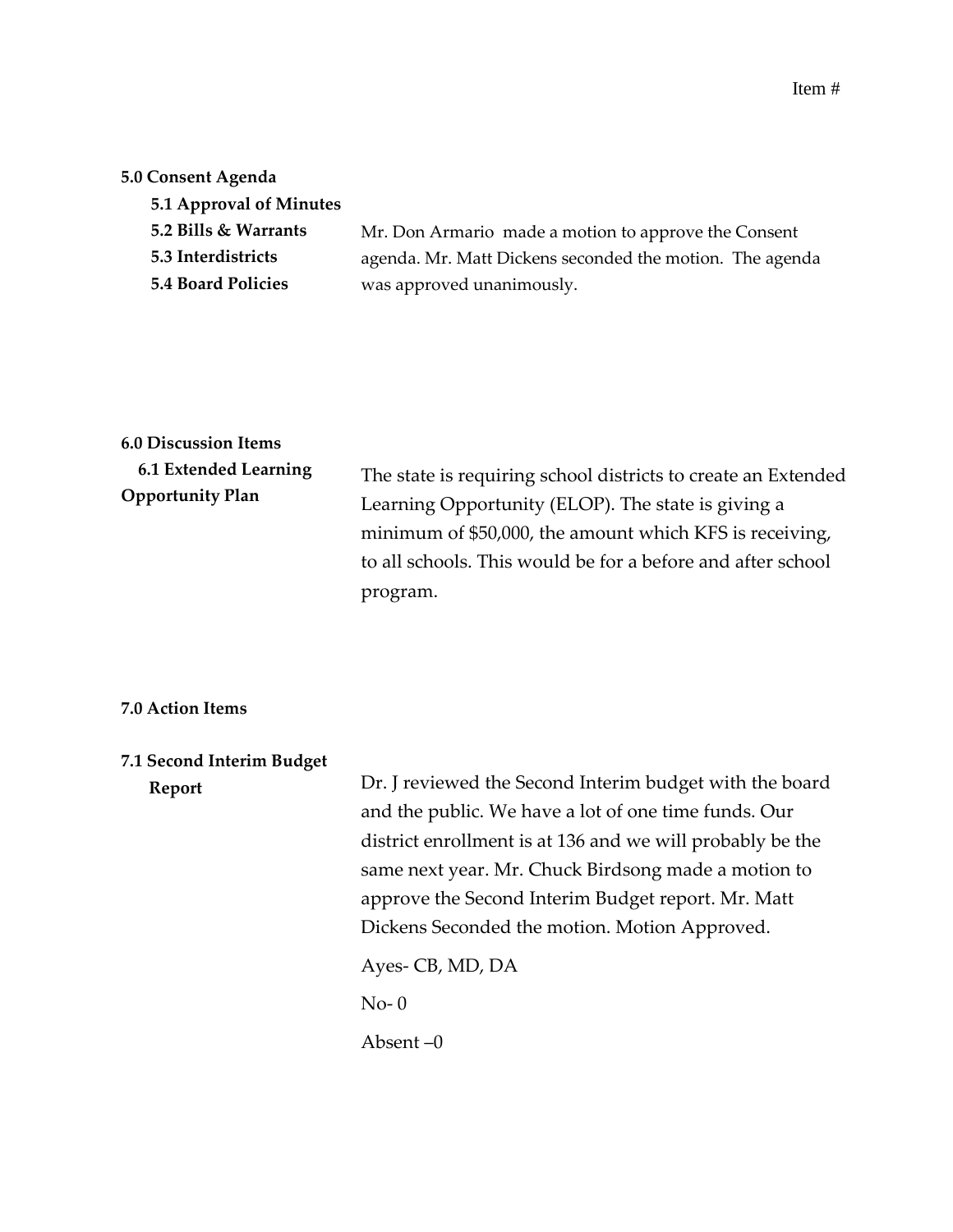### **7.2 2022-2023 School Calendar**

Dr. J reviewed the 22/23 Calendar with the board. We Need to make a few changes like making Oct. 31 a minimum day and some typo's. Mr. Don Armario made a motion to approve the Calendar and Mr. Chuck Birdsong seconded the motion. Motion Approved.

Ayes- CB, MD, DA

 $No-0$ 

Absent –0

# **7.3 CSBA Delegate Assembly Ballot**

The Knights Ferry Board of Trustees vote for a representative to the CSBA Delegate Assembly to serve a two-year term. Mr. Chuck Birdsong made a motion to approve the CSBA Ballot. Mr. Matt Dickens Seconded the motion. Motion Approved.

Ayes- CB, MD, DA No- 0 Absent –0

### **8.0 Reports and**

### **Announcements**

#### **8.1 Community**

**Members** 

| ************** |                            |                                      |
|----------------|----------------------------|--------------------------------------|
| 8.2            | <b>Parent-Teacher Club</b> | Movie Night April 8th                |
| 8.3            | <b>Teachers</b>            | Auction went good                    |
| 8.4            | Paraprofessionals          | K-3 grade is going to the fresno zoo |
|                | 8.5 Custodian/Maintenance  |                                      |
| 8.6            | Administration             | Still looking for a golf Cart        |
|                |                            | Ski Trip was a lot of fun            |